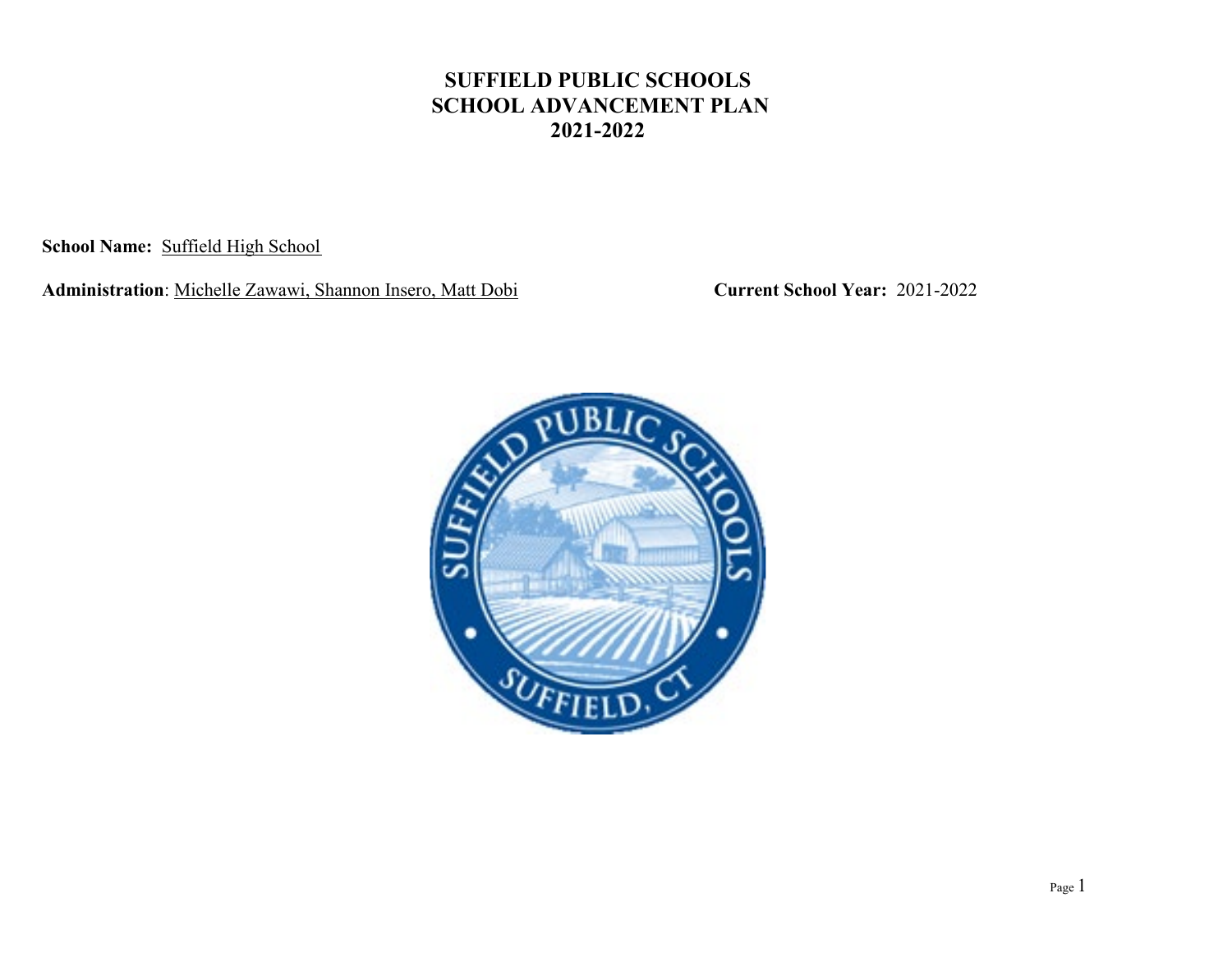



# **Mission**

The mission of the Suffield Public Schools is to prepare all students with the knowledge, skills and attributes required for success in a rapidly changing world.

# **District Beliefs**

In pursuit of this mission, we believe that:

When we address students' diverse academic, social, emotional and physical needs, all will learn;

All students need equitable access to appropriate resources and opportunities to excel; Multiple measures of student learning are

required to drive continuous improvement; Students and adults thrive in a safe and secure learning environment characterized by responsibility, fairness, respect, and civility;

Highly effective teachers and instructional leaders who engage students in rigorous and challenging experiences are the keys to student success;

An excellent district staff supports success in every classroom, facility and setting; and Partnerships, collaboration and communication with families and the community

# **Board Goals**

### **Goal 1**

Establish healthy channels of outreach, communication, engagement, and collaboration with town government and the community.

### **Goal 2**

Systematically use meaningful data to drive, improve and track student success.

### **Goal 3**

Continue to design and implement an integrated plan for professional learning aligned with district needs.

### **Goal 4**

Continue the implementation of revised curriculum with an emphasis on alignment and consistency between documented curriculum and delivered curriculum.

**Goal 5** Develop a five-year Strategic Plan.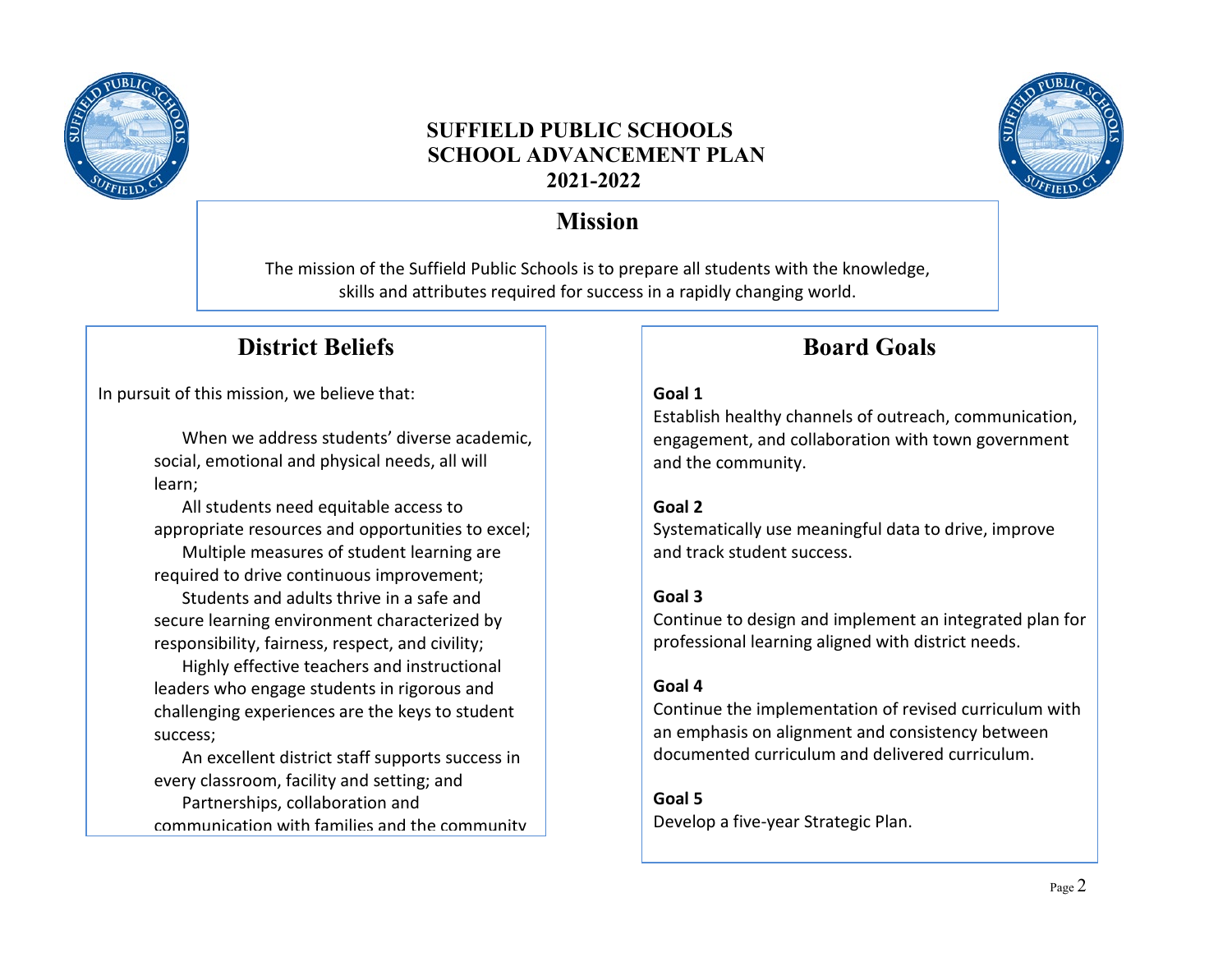## **THEORIES OF ACTION**

#### **In order to ensure alignment with district and BOE goals, the SHS Advancement Plan will align closely with …..**

#### *BOE GOAL 1 Theory of Action:*

*If we foster a positive district culture with a high level of outreach, communication, engagement, and collaboration with town government and the community, then we will be more effective in mobilizing students, faculty, staff, parents, and community members around continuous improvement and high levels of student achievement.*

#### *BOE GOAL 2 Theory of Action:*

*If we establish a system of monitoring through the use of student assessment data, curriculum review, and evaluation, then will be more effective in adjusting our curriculum, programming, and instructional pedagogy to ensure a high level of student achievement.*

#### *BOE GOAL 3 Theory of Action:*

*If we assure that all staff are provided meaningful professional development opportunities that are current in theory, practical, and align directly with their responsibilities, then staff will be able to apply their learning and enhance their effectiveness in meeting the needs of our students.*

#### *BOE GOAL 4 Theory of Action:*

*If we continue the implementation of revised curriculum with an emphasis on alignment and consistency between documented curriculum and delivered curriculum, then we will be able to ensure that fidelity of implementation exists, resource allocation occurs, and the proper instructional supports are in place for both students and teachers.*

*BOE Goal 5 Theory of Action:*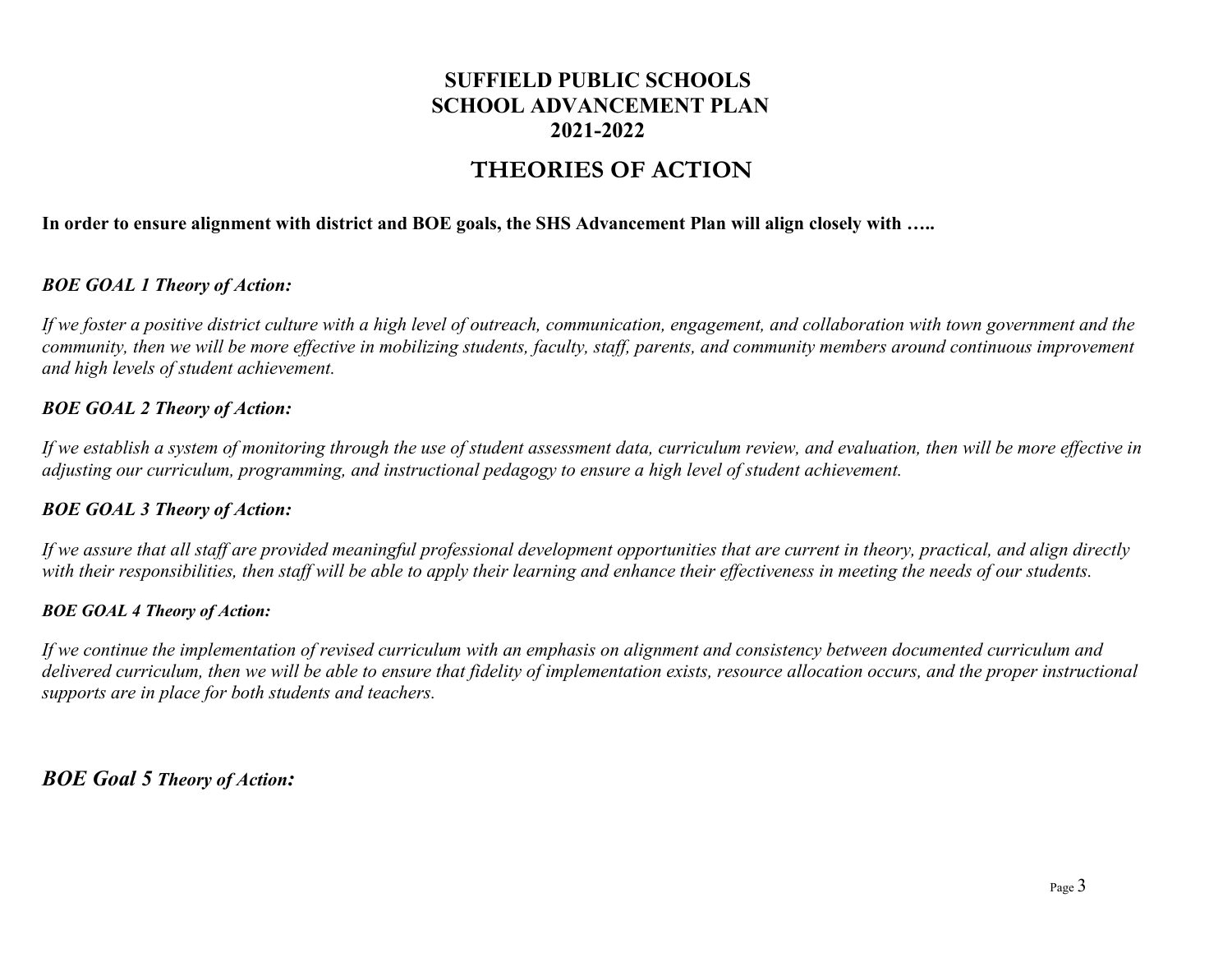*If we establish a multi-year Strategic Plan for the Suffield Public Schools, then we will be able to more clearly set forth our vision for the future with both short-term and long-term goals.*

### *BOE Goal 6 Theory of Action:*

*If we cultivate an environment that fosters acceptance, mutual respect, civility, and non-discrimination, then we will establish a school district culture that is welcoming, supportive, and fulfills our district's mission and goals.*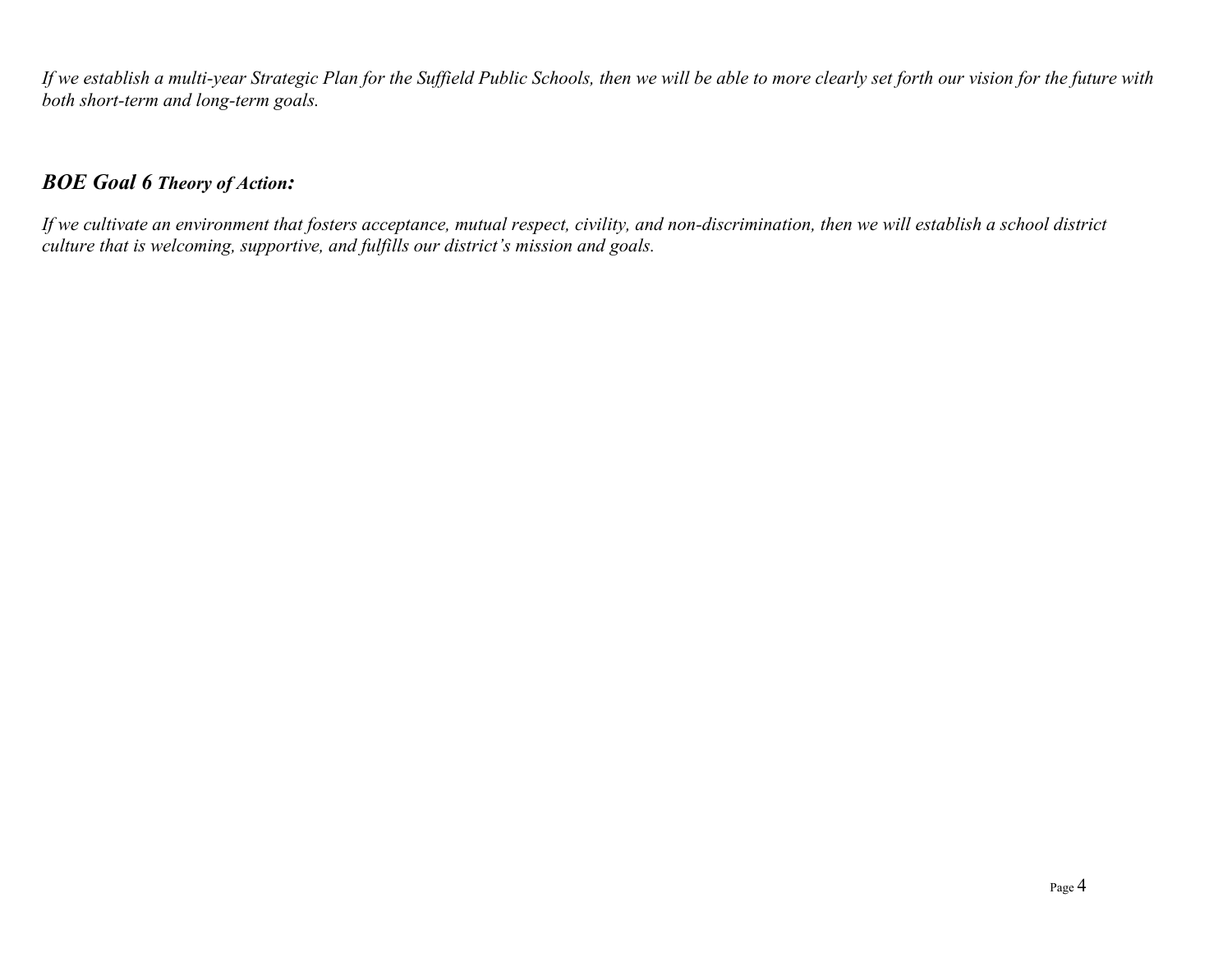GOAL 1: Create a school culture that relies on consistent timely communication with all stakeholders specific to the 2021-2022 school year to ensure high levels of student achievement.

| NAME OF PERSON(s) RESPONSIBLE: Principal, Assistant Principals, Athletics Director, Team Leaders, Office Staff, and Faculty |  |  |  |
|-----------------------------------------------------------------------------------------------------------------------------|--|--|--|
|                                                                                                                             |  |  |  |

| <b>Identified Goals</b> | <b>Strategies</b>                                    | <b>Action Steps</b>                           | <b>Indicators of Success</b>         |
|-------------------------|------------------------------------------------------|-----------------------------------------------|--------------------------------------|
| Continue to             | Continue to increase effective communication to      | Improve communication strategies              | Leadership Council                   |
| expand open             | students and families in an ongoing and consistent   | to fully inform parents and                   | Meetings                             |
| dialogue,               | manner. 82% of the families surveyed noted favorable | guardians of progress:                        | <b>Student Achievement</b>           |
| communication,          | responses on the spring 2021 survey "My child's      | School Counselors 1:1 parent                  | <b>Meetings</b>                      |
| and sharing of          | school makes communication a priority".              | and student meetings                          | <b>Central Office</b>                |
| initiatives for the     |                                                      | <b>Admissions College Night</b>               | Meetings                             |
| 2021/2022 school        | Improve school online presence to support and        | Financial Aid College Night                   | <b>Faculty Meetings</b><br>$\bullet$ |
| year.                   | encourage parent involvement and increase frequency  | <b>Pupil Services and Family</b><br>$\bullet$ | <b>PDEC Meeting</b><br>$\bullet$     |
|                         | and participation of:                                | Liaison parent/student                        | Stakeholder survey                   |
|                         | Suffield Public Schools Website                      | meetings                                      | results                              |
|                         | Twitter (administration)                             | Communication to parents via                  | Attendance for<br>$\bullet$          |
|                         | School events and recognition ceremonies             | PowerSchool and Google                        | standardized test                    |
|                         | Parent Advisory Council                              | Classroom                                     | administrations                      |
|                         | <b>Student Advisory Council</b>                      | <b>Board of Education</b>                     | Attendance at                        |
|                         | <b>Booster Club</b>                                  | presentations                                 | athletics and student                |
|                         | Director of Athletics news announcements             | Suffield Observer articles                    | activities                           |
|                         |                                                      | Open House                                    | <b>Freshman Orientation</b>          |
|                         |                                                      | <b>Parent Conferences</b>                     | and Parent                           |
|                         |                                                      |                                               | information night                    |
|                         |                                                      | Increase web presence to include:             |                                      |
|                         |                                                      | <b>Events and Activities</b>                  |                                      |
|                         |                                                      | <b>Policies</b><br>$\epsilon$                 |                                      |
|                         |                                                      | Procedures                                    |                                      |
|                         |                                                      | Resources                                     |                                      |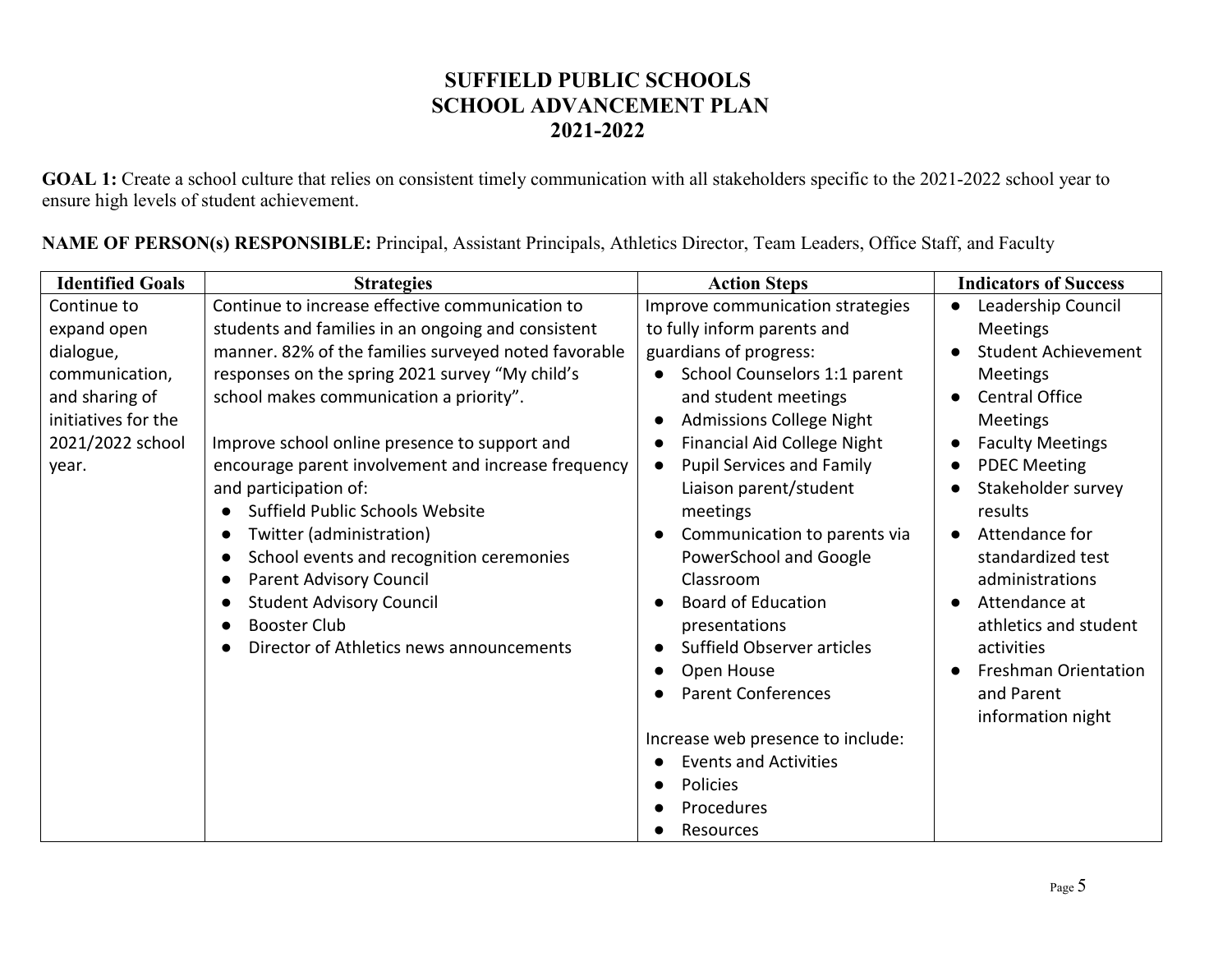GOAL 2: Systematically use meaningful data to drive, improve, and track student success.

**NAME OF PERSON RESPONSIBLE:** Principal, Assistant Principals, Team Leaders, Instructional Coaches, Central Office staff, and Faculty

| <b>Identified Goals</b>                                                             | <b>Strategies</b>                                                                                                                                                                                                              | <b>Action Steps</b>                                                                                                                                                                                                                                                                   | <b>Indicators for Success</b>                                                                                                                                            |
|-------------------------------------------------------------------------------------|--------------------------------------------------------------------------------------------------------------------------------------------------------------------------------------------------------------------------------|---------------------------------------------------------------------------------------------------------------------------------------------------------------------------------------------------------------------------------------------------------------------------------------|--------------------------------------------------------------------------------------------------------------------------------------------------------------------------|
| Systematically use meaningful                                                       | Review student assessment trends in                                                                                                                                                                                            | Implement school-wide rubrics to                                                                                                                                                                                                                                                      | Improved<br>$\bullet$                                                                                                                                                    |
| data to drive, improve, and                                                         | standardized assessments including: PSAT,                                                                                                                                                                                      | ensure consistent expectations in all                                                                                                                                                                                                                                                 | performance on                                                                                                                                                           |
| track student success.                                                              | SAT, ECE, AP, counseling reports,                                                                                                                                                                                              | subject areas.                                                                                                                                                                                                                                                                        | PSAT, SAT, and                                                                                                                                                           |
|                                                                                     | attendance, DESSA and anecdotal feedback                                                                                                                                                                                       |                                                                                                                                                                                                                                                                                       | interim assessments                                                                                                                                                      |
| Identify targeted areas of<br>academic concern based on<br>analysis of assessments. | to drive reflection and changes to instruction.<br>Leaders/PLC consistent review of data and<br>action steps.<br>Implement Interim assessments for both math<br>and ELA in grades nine and ten to monitor<br>student progress. | Utilize the Data Analytics Tool to<br>inform instruction to meet the needs<br>of individual students. Teachers to<br>utilize AP Classroom, Khan Academy<br>and Wildcat to improve outcomes.<br>DESSA, QPR training for all<br>teachers.<br>Mental health workshops during<br>Wildcat. | Creation of a school<br>-wide rubric that<br>staff have the<br>opportunity to<br>create together<br>Implementation of<br>$\bullet$<br><b>SBAC</b> interim<br>assessments |
|                                                                                     |                                                                                                                                                                                                                                |                                                                                                                                                                                                                                                                                       |                                                                                                                                                                          |
|                                                                                     |                                                                                                                                                                                                                                |                                                                                                                                                                                                                                                                                       |                                                                                                                                                                          |
|                                                                                     |                                                                                                                                                                                                                                |                                                                                                                                                                                                                                                                                       |                                                                                                                                                                          |

## **SUFFIELD PUBLIC SCHOOLS**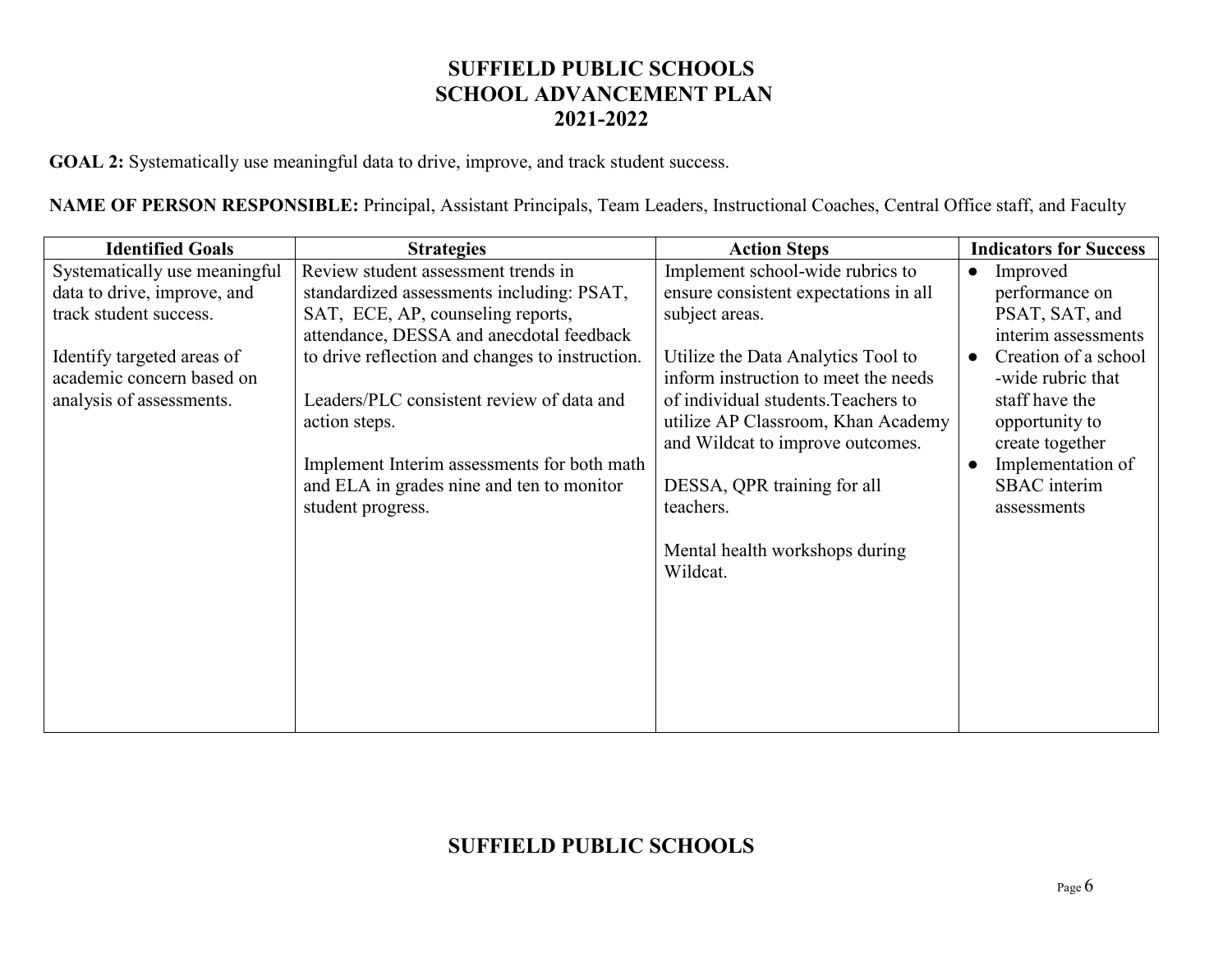## **SCHOOL ADVANCEMENT PLAN 2021-2022**

**GOAL 3:** Continue to design and implement an integrated plan for professional learning aligned with school/district needs in order to improve student learning. Continued focus on Tier 1 instruction, Capstone Experience, Freshman Academy, School Counseling, Co-Teaching trauma informed instruction, diversity/equity and inclusion.

| <b>Identified Goals</b>                                                                                                                           | <b>Strategies</b>                                                                                                                                                                                                                                                                              | <b>Action Steps</b>                                                                                                                                                                                                                                                                                  | <b>Indicators for Success</b>                                                                                                                           |
|---------------------------------------------------------------------------------------------------------------------------------------------------|------------------------------------------------------------------------------------------------------------------------------------------------------------------------------------------------------------------------------------------------------------------------------------------------|------------------------------------------------------------------------------------------------------------------------------------------------------------------------------------------------------------------------------------------------------------------------------------------------------|---------------------------------------------------------------------------------------------------------------------------------------------------------|
| Maintain a high level of clear<br>and consistent professional<br>development that is<br>connected to teacher goals<br>and expands beyond one day. | Work collaboratively with PDEC, district office<br>and other districts to create meaningful<br>professional development.<br>Utilize beginning and mid-year goal meetings<br>to clearly articulate how professional<br>development offerings are directly related to<br>the evaluation process. | Meetings based on teacher<br>feedback, assessment data, and<br>evaluation reviews for the<br>purposes of planning<br>professional development.<br>Provide staff with professional<br>development and training on the<br>benefits of Social Emotional<br>Learning and Trauma informed<br>instruction. | Maintain a level of 95% or<br>$\bullet$<br>above positive feedback<br>from provided PD<br>1:1 College/Career<br>counseling sessions for all<br>students |
|                                                                                                                                                   | Counseling professional development and<br>revision implementation of the new CT<br>Comprehensive School Counseling Framework<br>(CCSCF).                                                                                                                                                      | Administrators will perform<br>informal observations together<br>and debrief to ensure<br>consistency of feedback.<br>Weekly professional<br>development sessions. Capstone<br>workshops and meetings to align<br>program with Portrait of the<br>Graduate.                                          | Stakeholder feedback<br>surveys.                                                                                                                        |

**NAME OF PERSON RESPONSIBLE:** Principal, Assistant Principals, Team Leaders, Instructional Coaches, and Faculty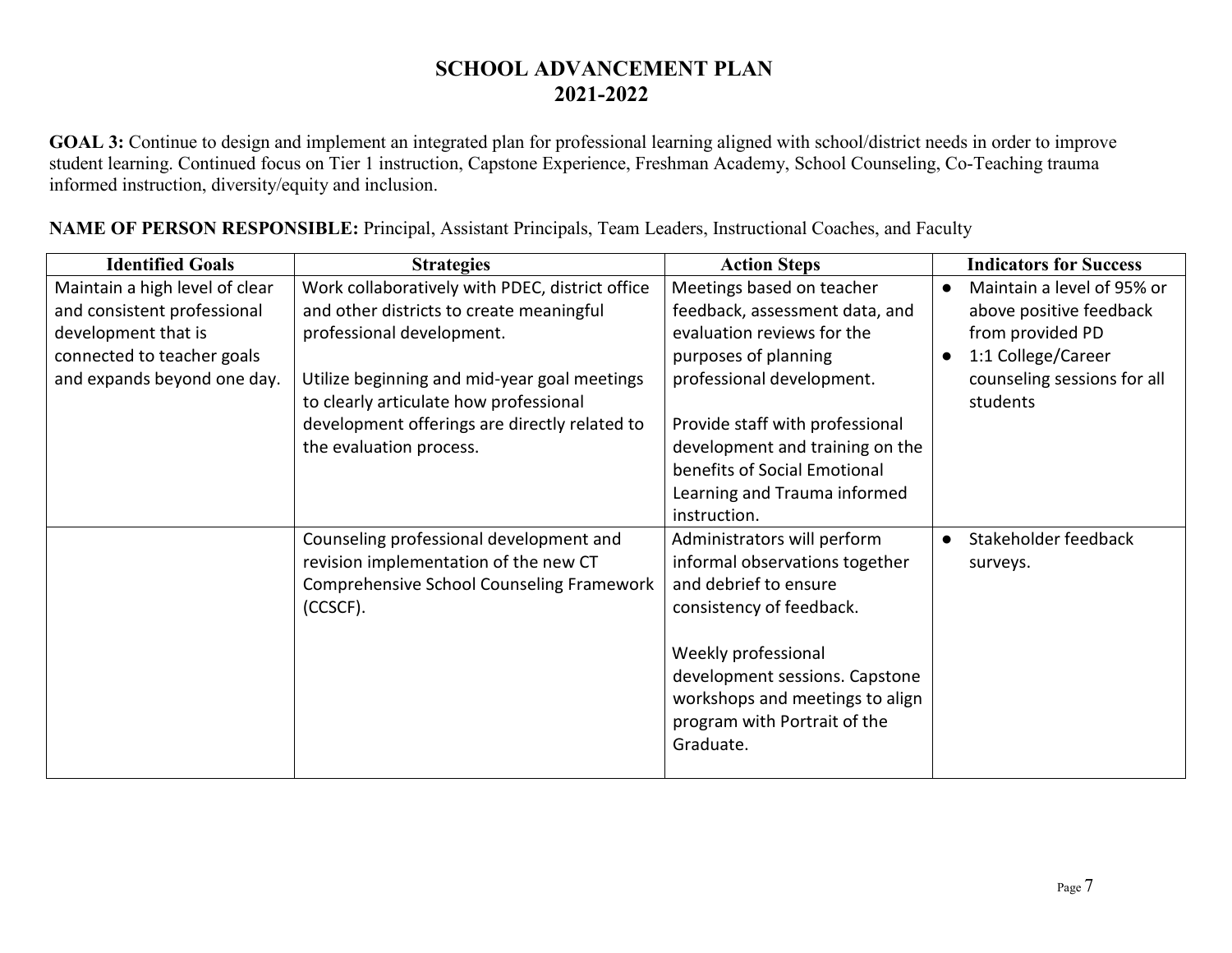GOAL 4: Continue the revision of curriculum, and improved teaching strategies, with an emphasis on alignment and consistency between documented curriculum and delivered curriculum.

**NAME OF PERSON RESPONSIBLE:** Principal, Assistant Principals, Team Leaders, Instructional Coaches, and Faculty

| <b>Identified Goals</b>                                                                                                                                              | <b>Strategies</b>                                                                                                                                                                                      | <b>Action Steps</b>                                                                                                                                                                                                                             | <b>Indicators for Success</b>                                                                                                                                                             |
|----------------------------------------------------------------------------------------------------------------------------------------------------------------------|--------------------------------------------------------------------------------------------------------------------------------------------------------------------------------------------------------|-------------------------------------------------------------------------------------------------------------------------------------------------------------------------------------------------------------------------------------------------|-------------------------------------------------------------------------------------------------------------------------------------------------------------------------------------------|
| Continue revision cycles as advised<br>by the Connecticut Department of<br>Education.                                                                                | Collaborate with the Assistant<br>Superintendent and instructional<br>coaches to determine which courses<br>need to be revised.                                                                        | Stipends for the curriculum review<br>in specific classes will be provided<br>with consultation from the Assistant<br>Superintendent.                                                                                                           | Revisions in Rubicon for select<br>$\bullet$<br>courses<br>PLC Meeting notes<br>$\bullet$<br>Creation of new assessment by PLC<br>teams<br>Informal observations of teaching<br>$\bullet$ |
| Continue Math<br>curriculum/sequencing K 1-12 with<br>the end goal of improved<br>performance on standardized<br>assessments.<br>Improve AP, PSAT, SAT scores.       | Monthly meetings with Asst.<br>Superintendent and instructional<br>coaches of all levels to identify<br>needs and plan a course of action.<br>Data analysis, all students enrolled<br>in AP classroom. | Data analysis, looking at other<br>districts offerings, and professional<br>development.<br>Interim assessments.                                                                                                                                | Changes to curriculum and content<br>$\bullet$<br>and sequencing of math courses<br>Standardized test results<br>Grade reports by teacher/subject<br>$\bullet$<br>form PowerSchool        |
| Enhance all curricula to<br>encompass diversity, equity and<br>inclusion.<br>Improve teaching strategies to meet<br>the needs of in-school and distance<br>learners. | Review all curricula with the lens of<br>diversity as a thread throughout.<br>Creation of a database of best<br>practices for all teachers to utilize.                                                 | Adjust specific units that address<br>diversity as a stand alone topic.<br>Add content and literature that<br>celebrates people of diverse<br>backgrounds.<br>Add internships, Black and Latino<br>Course.<br>Develop a school based diversity, | Revised curriculum includes more<br>$\bullet$<br>diverse perspectives<br>Stakeholder surveys and feedback<br>$\bullet$                                                                    |